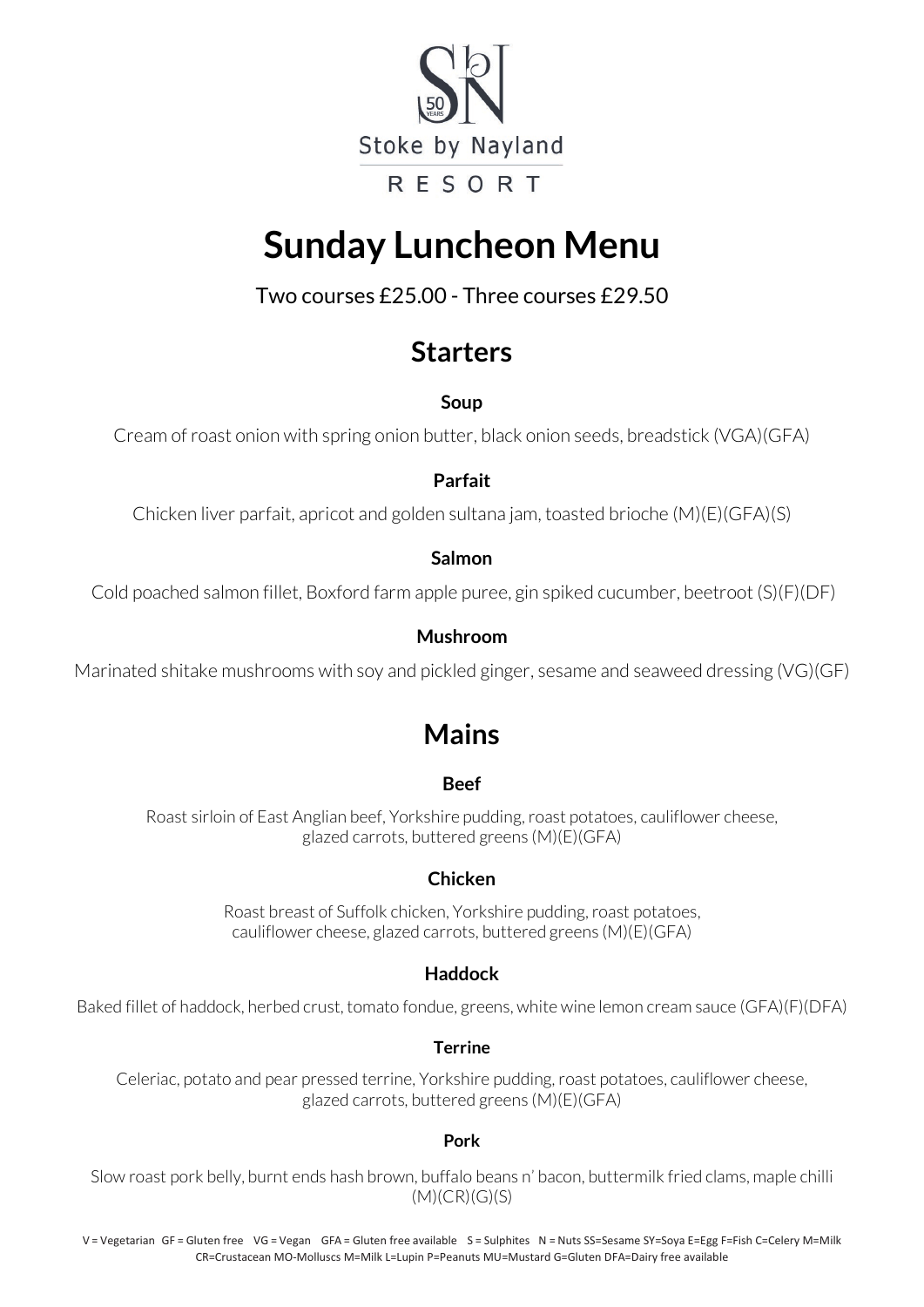

### **Desserts**

**Toffee**

Sticky toffee pudding, vanilla ice cream, toffee sauce, honeycomb (E)(G)(M)(GFA)(VGA)(V)

**Mango**

Mango and passion fruit torte, white chocolate, tropical fruit salsa (E)(M)(G)(V)

#### **Posset**

St Clement's posset, lemon gel, Earl grey granola (M)(G)(GFA)(V)

### ICES

**Creams** Strawberry, Vanilla, Chocolate, Hazelnut, Cherry, Coconut, Caramel (M)(V)

> **Sorbets** Lemon, blood orange, raspberry (M)(V) Please choose 3 scoops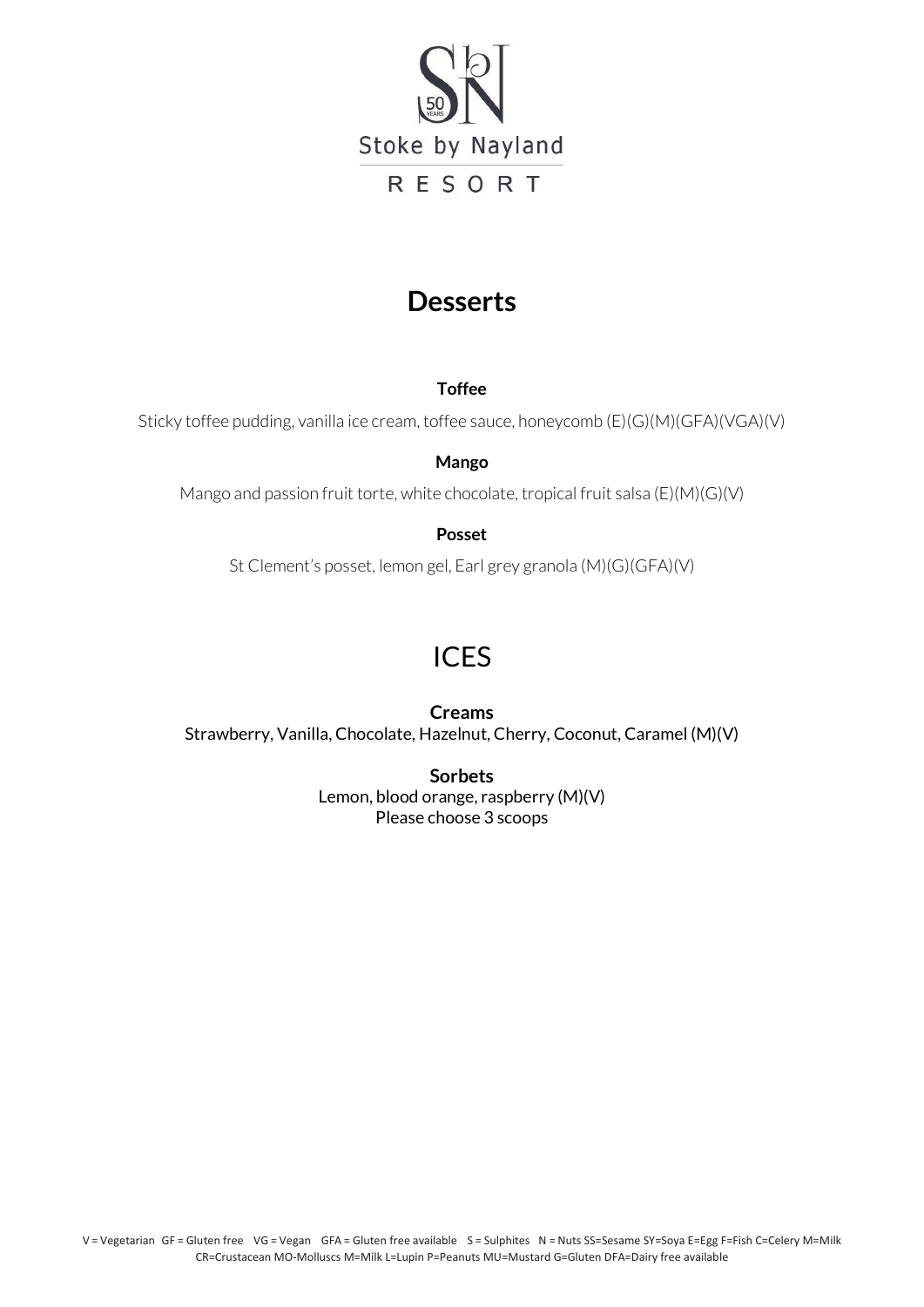

# CHEESE MENU £5.00 Supplement

**Baron Bigod**

Made in the style of the Brie de Meaux, the Baron Bigod has a creamy full flavour with hints of mushroom. It is slightly less strong than its France equivalent but still has a lot to offer. Its aroma becomes more intense with age and its texture softer and runnier.

#### **Rosary (V)**

An English goats cheese made in Salisbury very smooth, clean on the palate, with a mousse like texture. Served warm, rolled in panko.

#### **Suffolk Gold (V)**

Using creamy milk from their herd of Guernsey cows which is slightly pressed and aged to give a golden rind. The high butterfat content in the Guernsey milk gives this cheese, a mild sweetness and its distinctive deep yellow colour, while the texture is firm with a few small gouda-like holes.

#### **Suffolk Blue (V)**

A creamy lightly blue-veined cheese, whilst blue-veining may be seasonal in appearance, the depth of flavour remains. Soft and luxurious. As with Suffolk Gold, both handmade at Whitegate farm in Creeting St Mary, Suffolk. The rich pasteurised milk from our herd of Guernsey and Jersey cows gives our cheeses a delightful buttery flavour

#### **Lanark Blue (V)**

This is a cheese lover's cheese: strong, aromatic and made in relatively small quantities, Lanark Blue was at the forefront of the Scottish artisanal cheese revival. Characteristics: moist, deeply veined paste; acidic, herbaceous, rich, salty with caramel aftertaste.

#### **Served with crackers, Boxford Farm fruit chutney and apple**